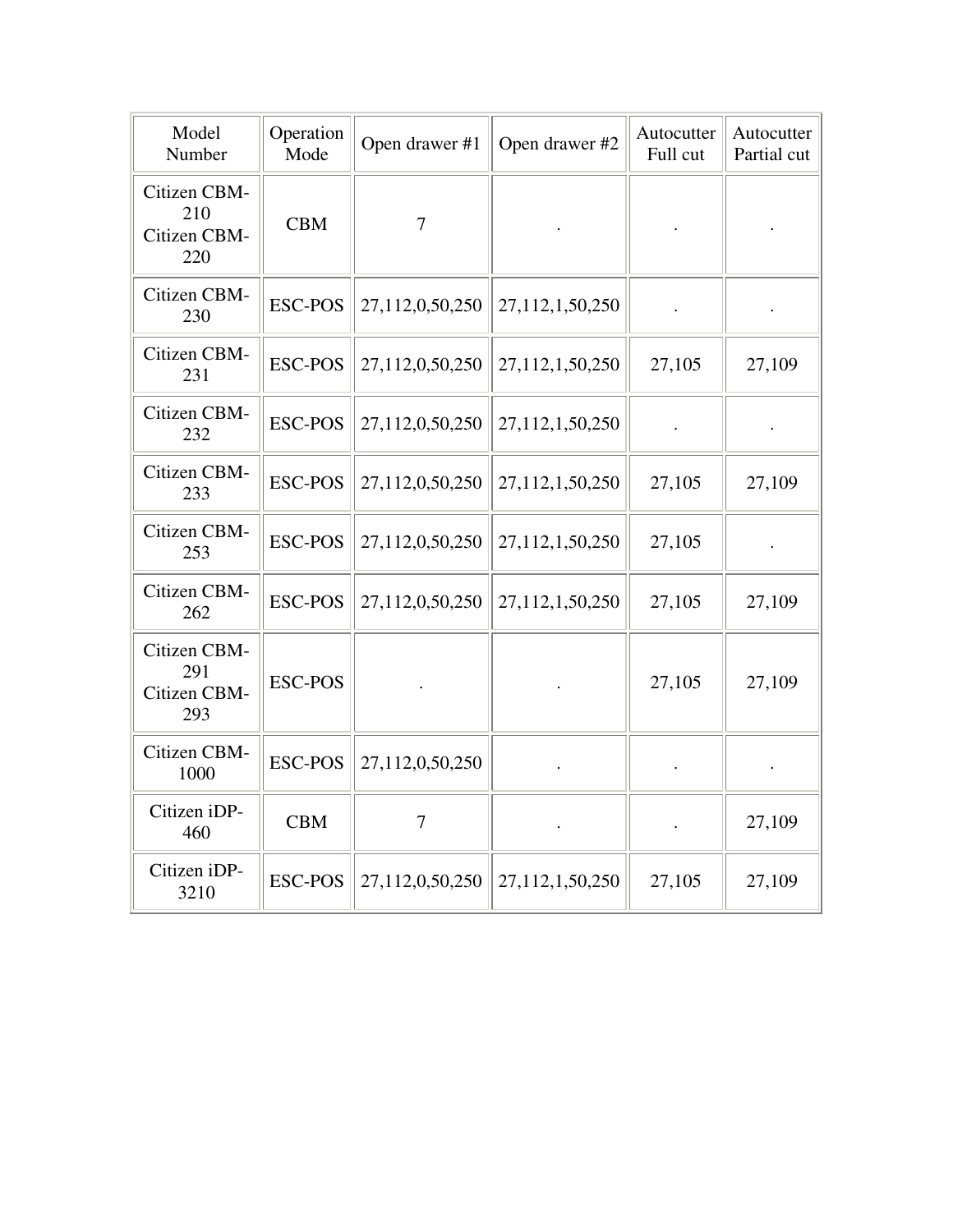| Citizen iDP-3240                                                                                                                                                                                                                                                 | <b>ESC-POS</b> | 27,112,0,50,250 | 27, 112, 1, 50, 250 |        | 27,109 |
|------------------------------------------------------------------------------------------------------------------------------------------------------------------------------------------------------------------------------------------------------------------|----------------|-----------------|---------------------|--------|--------|
| Citizen iDP-3310<br>Citizen iDP-3410<br>Citizen iDP-3420<br>Citizen iDP-3421<br>Citizen iDP-3423<br>Citizen iDP-3530<br>Citizen iDP-3535<br>Citizen iDP-3540<br>Citizen iDP-3541<br>Citizen iDP-3545<br>Citizen iDP-3546<br>Citizen iDP-3550<br>Citizen iDP-3551 | <b>ESC-POS</b> | 7               |                     |        |        |
| Citizen CBM-1000<br>Citizen CBM-1000 II                                                                                                                                                                                                                          | <b>ESC-POS</b> | 27,112,0,50,250 | 27,112,1,50,250     |        | 27,109 |
| Citizen PPU-231                                                                                                                                                                                                                                                  | <b>ESC-POS</b> |                 |                     | 27,105 | 27,109 |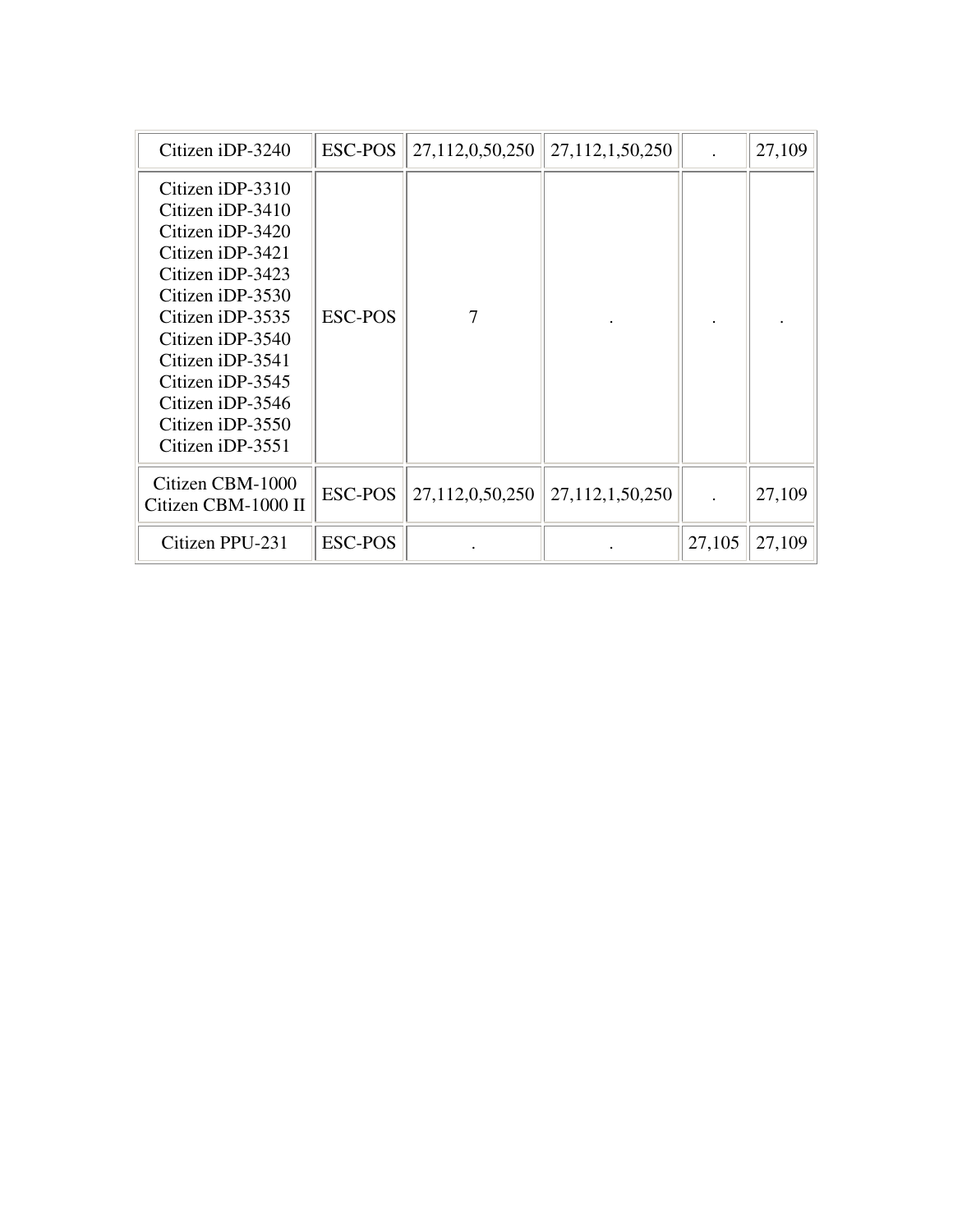| Manufacturer | Model                               | <b>Drawer Codes</b>                              | <b>Cutter Codes</b> |
|--------------|-------------------------------------|--------------------------------------------------|---------------------|
| Axiohm       | A756, A794                          | 27,112,0,48,251<br><b>OR</b><br>27,112,1,49,251  | 27,105              |
| Epson        | $\overline{\mathcal{L}}$            | 27, 112, 48, 55, 121                             |                     |
| Epson        | M51PD                               | 27,112,0,25,250                                  |                     |
| Epson        | TM-T80P                             | 27,112,0,25,250                                  |                     |
| Epson        | T88iii<br><b>TM-U200D</b>           | 27,112,0,25,250                                  |                     |
| Epson        | T88iiiP<br><b>TM-U200D</b>          | 27,112,0,64,240                                  |                     |
| Epson        | M188D                               | 27,112,48,55,121                                 | 27,112,0, 5,250     |
| Epson        | <b>TM-U200</b>                      | 27,112,0,25,250<br><b>OR</b><br>27,112,0,64,240  |                     |
| Epson        | <b>TM-U200B</b>                     | 27,112,48,25,250                                 |                     |
| Epson        | <b>TM-U200D</b>                     | 27,112,0,64,240                                  |                     |
| Epson        | <b>TM-U210PD</b>                    | 27,112,0,25,250                                  | 27,112,0,75,250     |
| Epson        | <b>TM-U220A</b><br><b>TM-U220PD</b> | 27,112,0,25,250                                  | 27,112,0,75,250     |
| Epson        | <b>TM-U295</b>                      | 27, 112, 48, 55, 121                             |                     |
| Epson        | <b>ADP 300</b>                      | 27,112,0,25,250                                  |                     |
| Epson        | <b>TM-U950P</b>                     | 27,112,0,50,250                                  |                     |
| Epson        | $LX-300+$                           | 27,112,0,25,250<br><b>OR</b><br>27,112,48,55,121 |                     |
| Epson        | TM-U300PD                           | 27,112,0,25,250                                  |                     |
| Epson        | TM-U375                             | 27,112,0,25,250                                  |                     |
| Epson        | M665A                               | 27, 112, 48, 55, 121                             |                     |